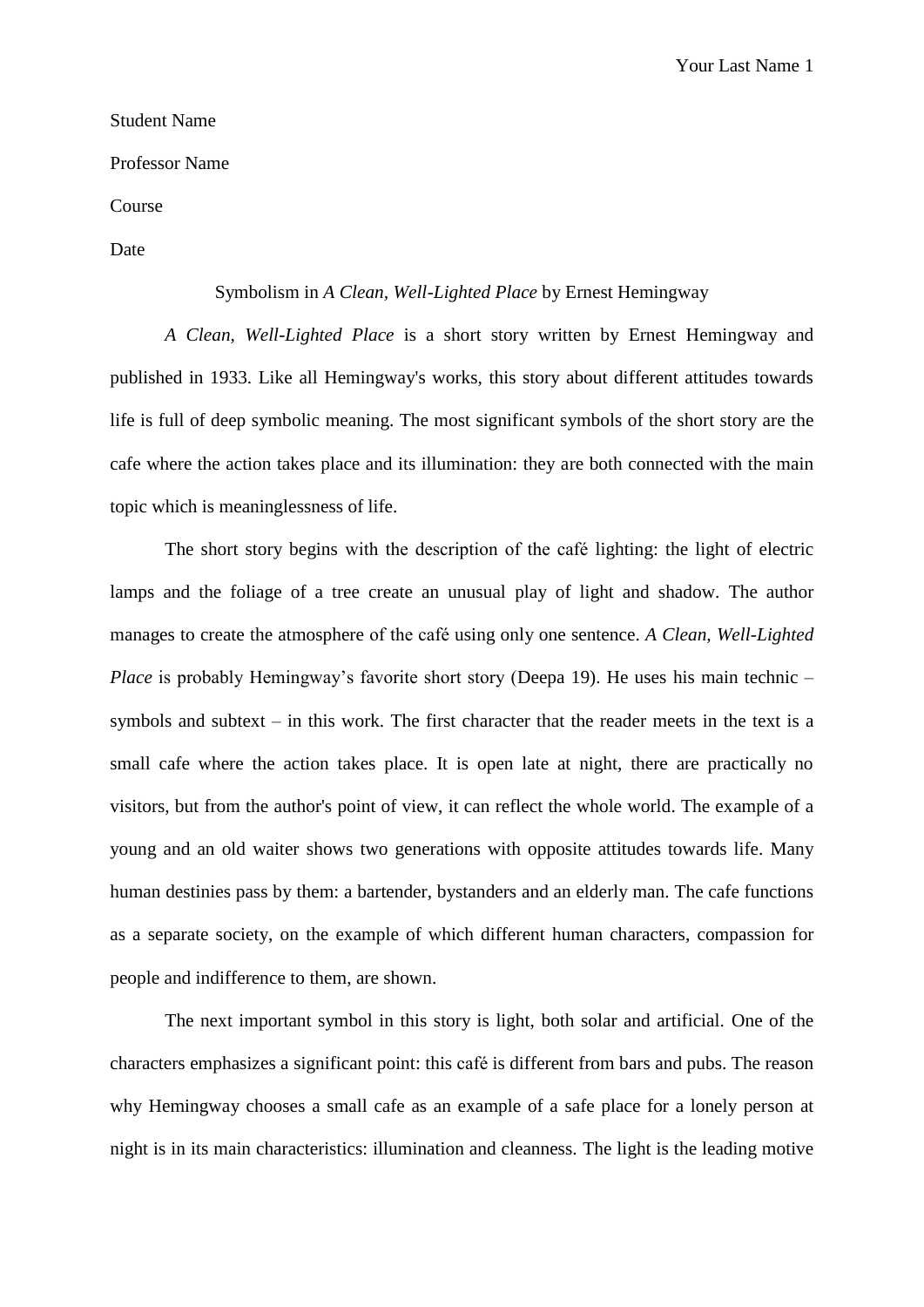of the story because it is directly related to the main topic. The man comes to the café and sits under the shadow because he is seeking light. Moreover, the old waiter does not hurry home and goes to bed in dawn, because he also needs light. Hemingway tries to show that in the eternal darkness of meaningless human existence, only light can sustain life. The example of a small cafe reveals something common with all the humanity (McParland 174). That is why light is the main symbol of this story. In the darkest hour before dawn, when the streets are practically empty, a lonely person especially needs to find a clean and, what is more important, a well-lighted place.

The symbol that lies in the subtext of this story is associated with its existential meaning. Most researches agree that it is a story about 'nothingness' (Maliha 376). The old waiter talks about the meaninglessness of human existence. His youth has passed, he has no hopes, but he knows exactly what he lives for. His purpose is to keep the cafe open until the early hours, so that everyone has the opportunity to find a spark of light and hope on the dark night street. In this way, the main theme of this story may be defined as the concept of nothing (Koseman 29). An all-consuming existential 'nothingness' surrounds every character of this story, including the lonely old man, both waiters dissatisfied with their lives and even random people walking down the street. The only way to deal with 'nothingness', according to the old waiter, is finding the light and helping others find it.

In conclusion, it is important to notice that symbolism is one of the distinguishing features of Hemingway's writing style. The main symbols of *A Clean, Well-Lighted Place* are a small cafe representing humanity, light in all its manifestations and the search for the meaning of existence. Using these symbols, the author shows on the example of a small café the only way of confronting the darkness and meaninglessness of human existence.